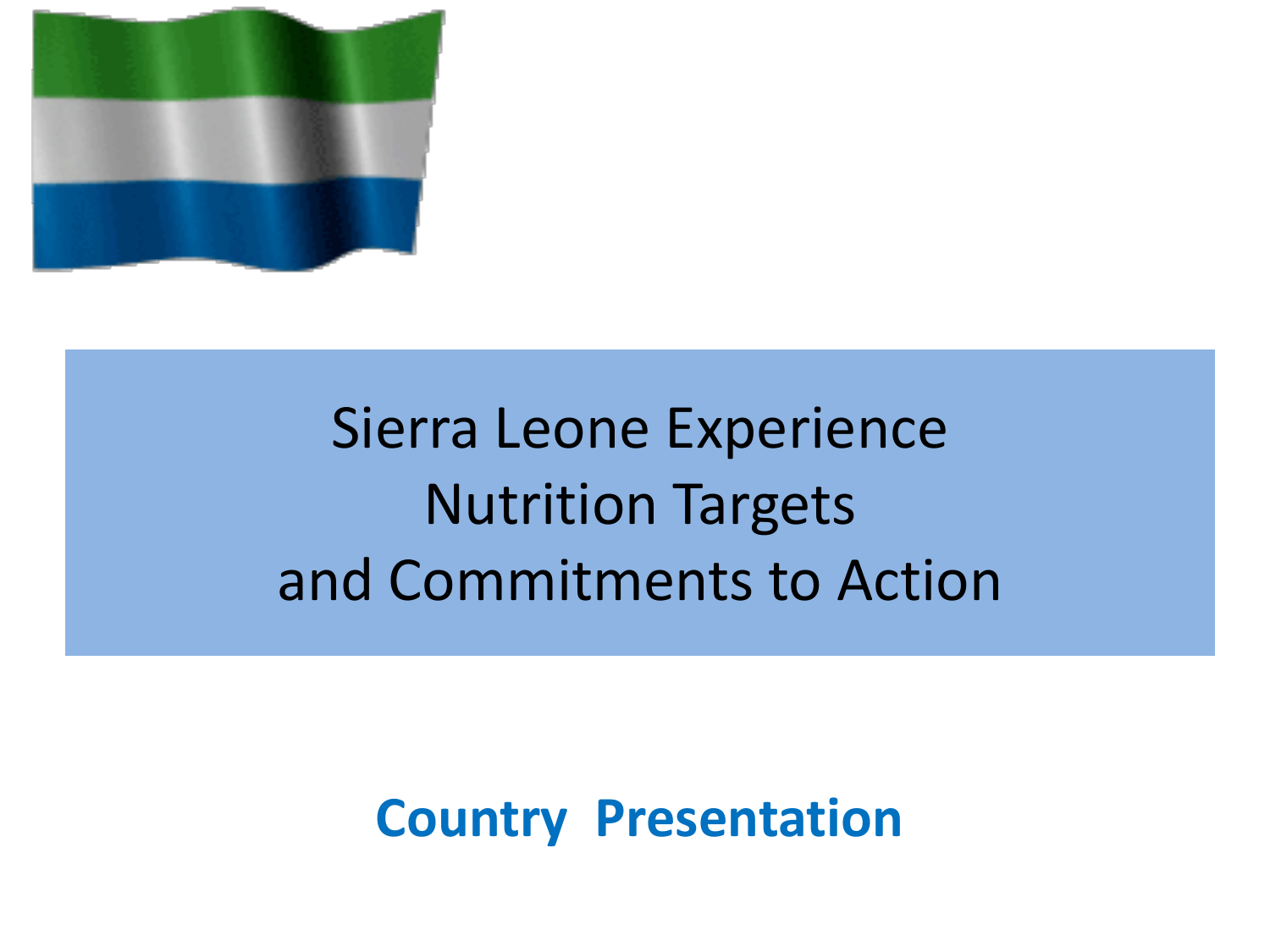## **ENABLING ENVIRONMENT**

- Scaling up nutrition prioritized in "The Agenda for Prosperity" (Third Generation Poverty Reduction Strategy Paper, 2013- 2018) . (National Initiative )
- Nutrition for Growth Compact signed in 2012
- Operationalization of SUN secretariat; located in the Office of the Vice President (high level commitment and visibility) to improve, strengthen, coordinate and bring synergy among SUN stakeholders
- Multi-sector food and nutrition security implementation plan (2013-2017) – Costed, validated and launched by Vice President
- Functional SUN focal points in the line ministries, Mainstreaming food and nutrition into government policies – In 2014, budget lines to MoHS and MAFFS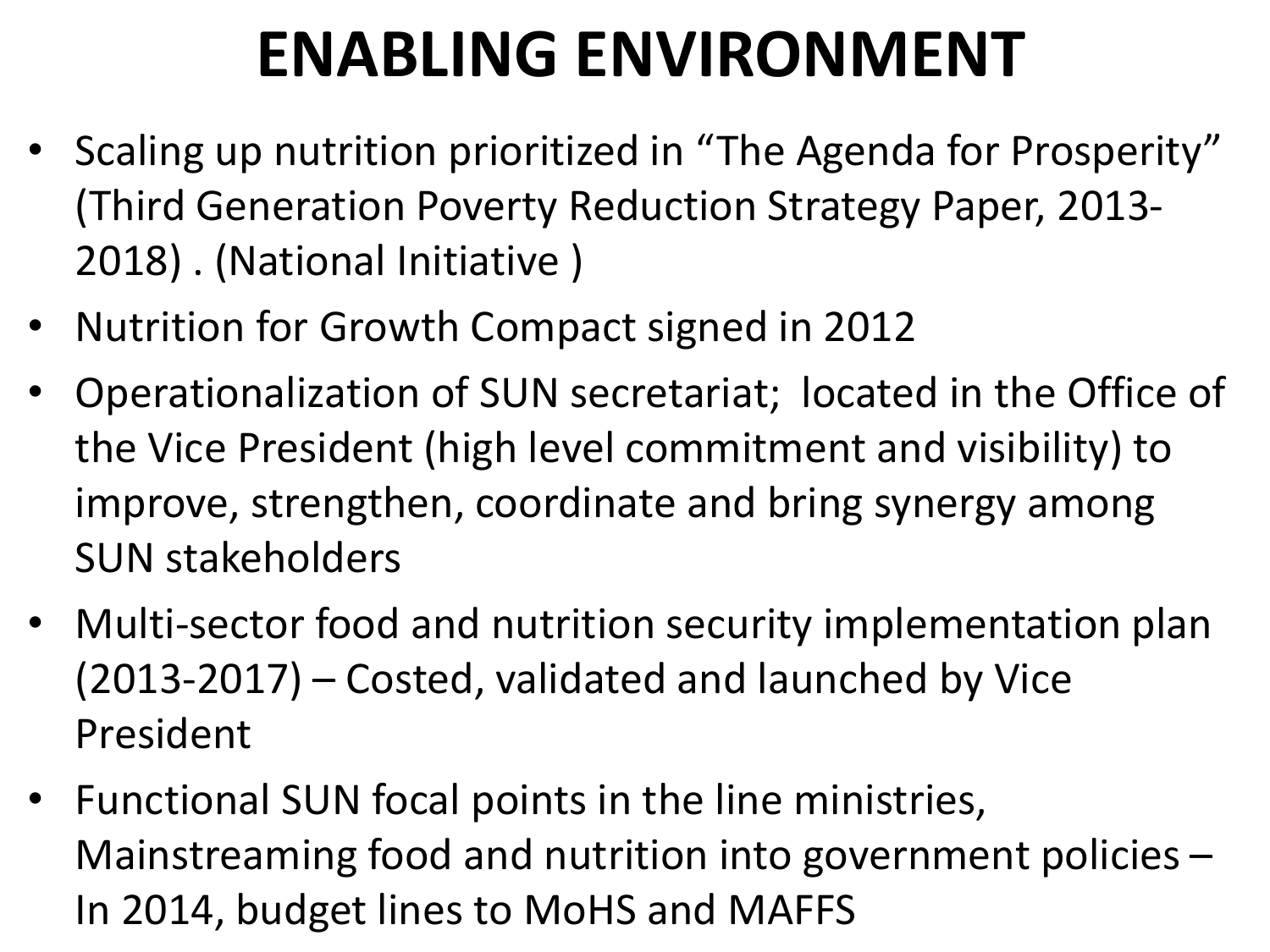### **Developing National Nutrition Targets**

- REACH Initiative Four UN REACH partner agencies (2010 2012) (FAO, UNICEF, WFP and WHO) provided technical support to the government to bring line ministries and partners together (MSP)
- Led to the development of a national Food and Nutrition Security Implementation Plan and multi-sectoral coordination approach of key stakeholders.
- Global advocacy  $-$  a driving force
- Processes in developing the plan (Common Result Framework)
	- *Situation analysis*
	- *References (survey reports, Global reports and targets)*
	- *Developed a DASH board – list of Indicators*
	- *Mapping exercises – Partners, Interventions*
	- *Follow up consultative/ Review/awareness raising meetings – agreed on realistic targets(%) to be achieved on yearly basis by intervention area*
	- *Establishment of Nutrition Working Group, Technical and Coordination Committees*
- MoHS and MAFFS leading the processes.
- A Multi-sectoral document (FNSIP) Enhances capacity of SUN Movement and contributing to effective coordination and collaboration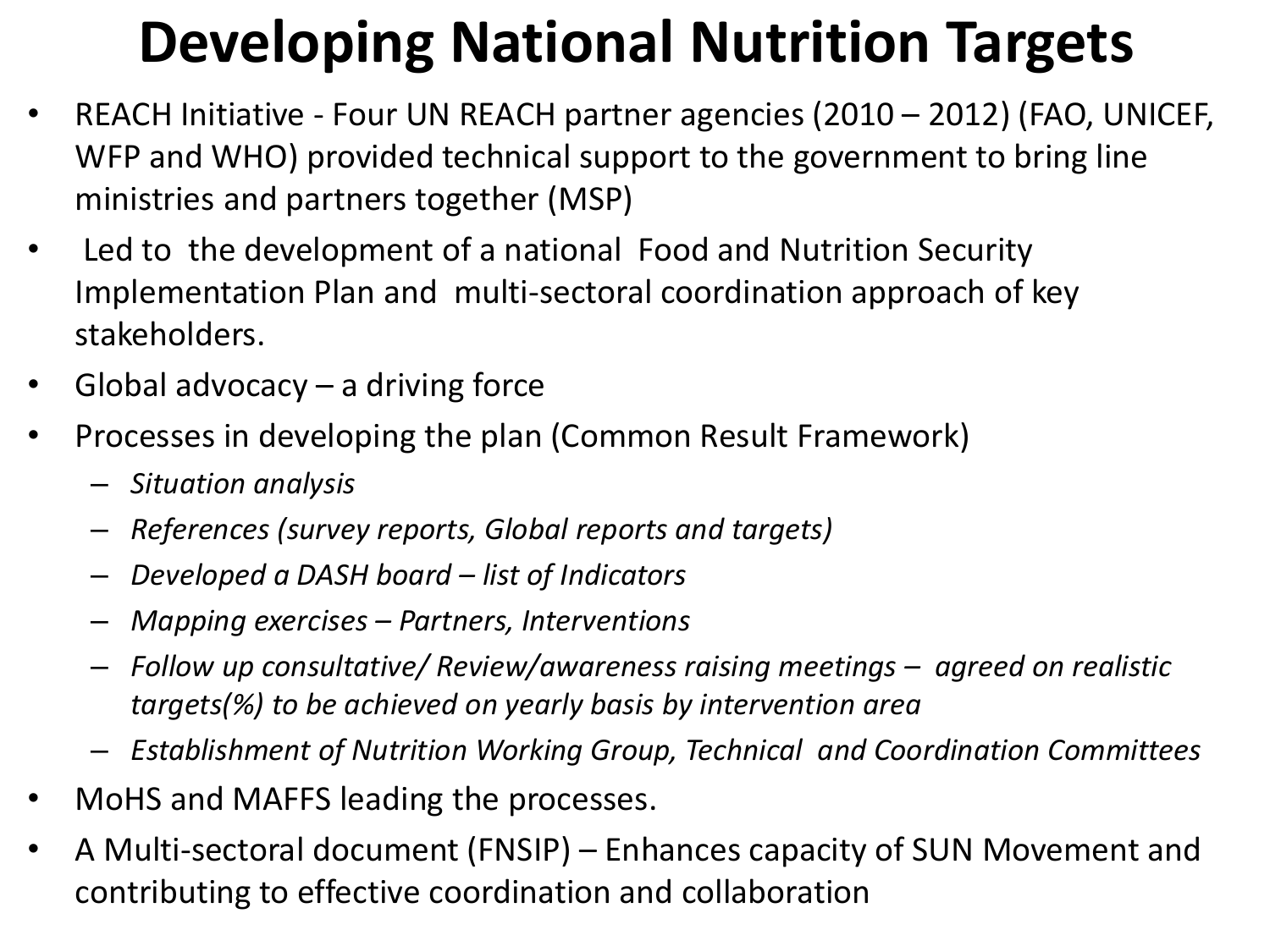#### **National Nutrition Targets ;**

#### **Key Indicators in the FNS Implementation Plan: 2013 - 2017**

| <b>Indicators</b>                                                       | <b>Baseline</b><br>2013 | 2014  | <b>Current</b><br>status | 2015  | 2016  | 2017  |
|-------------------------------------------------------------------------|-------------------------|-------|--------------------------|-------|-------|-------|
| <b>Reduction in Prevalence of Wasting</b>                               | 6.9%                    | 6.4%  | 4.7%<br>(SLNS)           | 5.9%  | 5.4%  | 4.8%  |
| <b>Reduction in Prevalence of</b><br><b>Stunting</b>                    | 34.1%                   | 32.7% | 28.8%(SLN<br>S)          | 31.3% | 29.9% | 28.5% |
| <b>Reduction in Prevalence of</b><br><b>Underweight</b>                 | 18.7%                   | 17.3% | 12.9%<br>(SLNS)          | 15.9% | 14.5% | 13.1% |
| Increase in Exclusive breastfeeding<br>rates                            | 32%                     | 39%   | 58.8%<br>(SLNS)          | 46%   | 53%   | 60%   |
| <b>Reduction in Anaemia in children</b>                                 | 76%                     | 69.8% | 76.3%<br>(SLMS)          | 63.6% | 57.4% | 51%   |
| <b>Reduction in Anaemia in women</b>                                    | 45%                     | 42.8% | 44.8%<br>(SLMS)          | 40.6% | 38.4% | 36%   |
| Incidence of low birth weight                                           | 11%                     | 9.5%  | <b>7% (DHS)</b>          | 8%    | 6.5%  | 5%    |
| % of children with timely initiation<br>of semi/solid foods at 6 months | 51%                     | 53.2% | 63% (DHS)                | 55.4% | 57.6% | 60%   |
| % Children 6-23 months old with<br>minimum acceptable diet              | 19%                     | 24.2% | 13%<br>(SLMS)            | 29.4% | 34.6% | 40%   |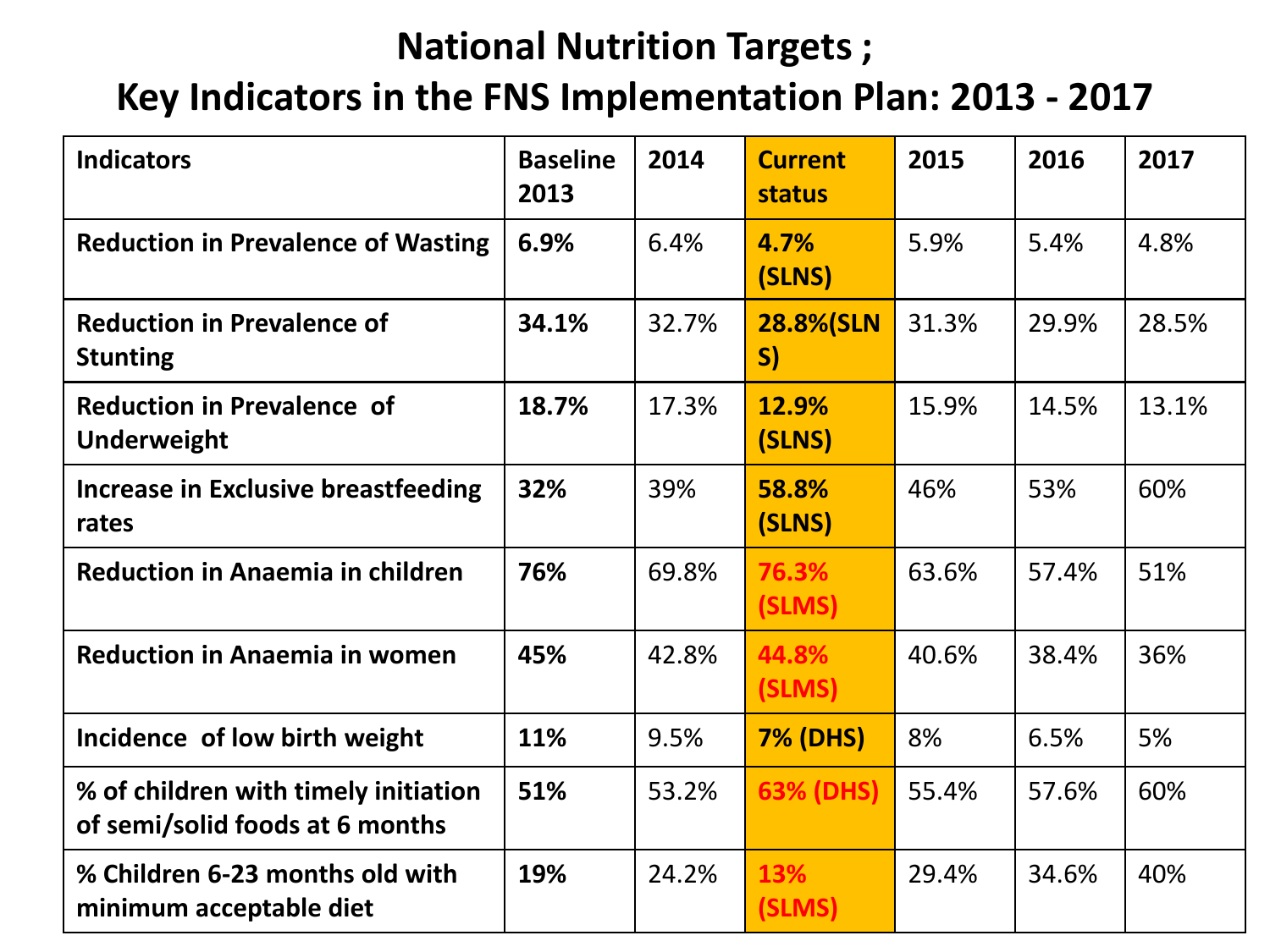### **Implementation of Key Indicators**

• *Multisectoral strategic plan / Common Results Framework* 

Five year costed muti-sectoral plan with targets and indictors

- *Lessons learnt*
- $\checkmark$  Government leadership is very key with high level commitments for continued advocacy for sustained nutrition visibility
- $\checkmark$  Partners involvement is an integral part from planning through implementation
- $\checkmark$  Plans focussed on evidence based interventions for both nutrition sensitive and specific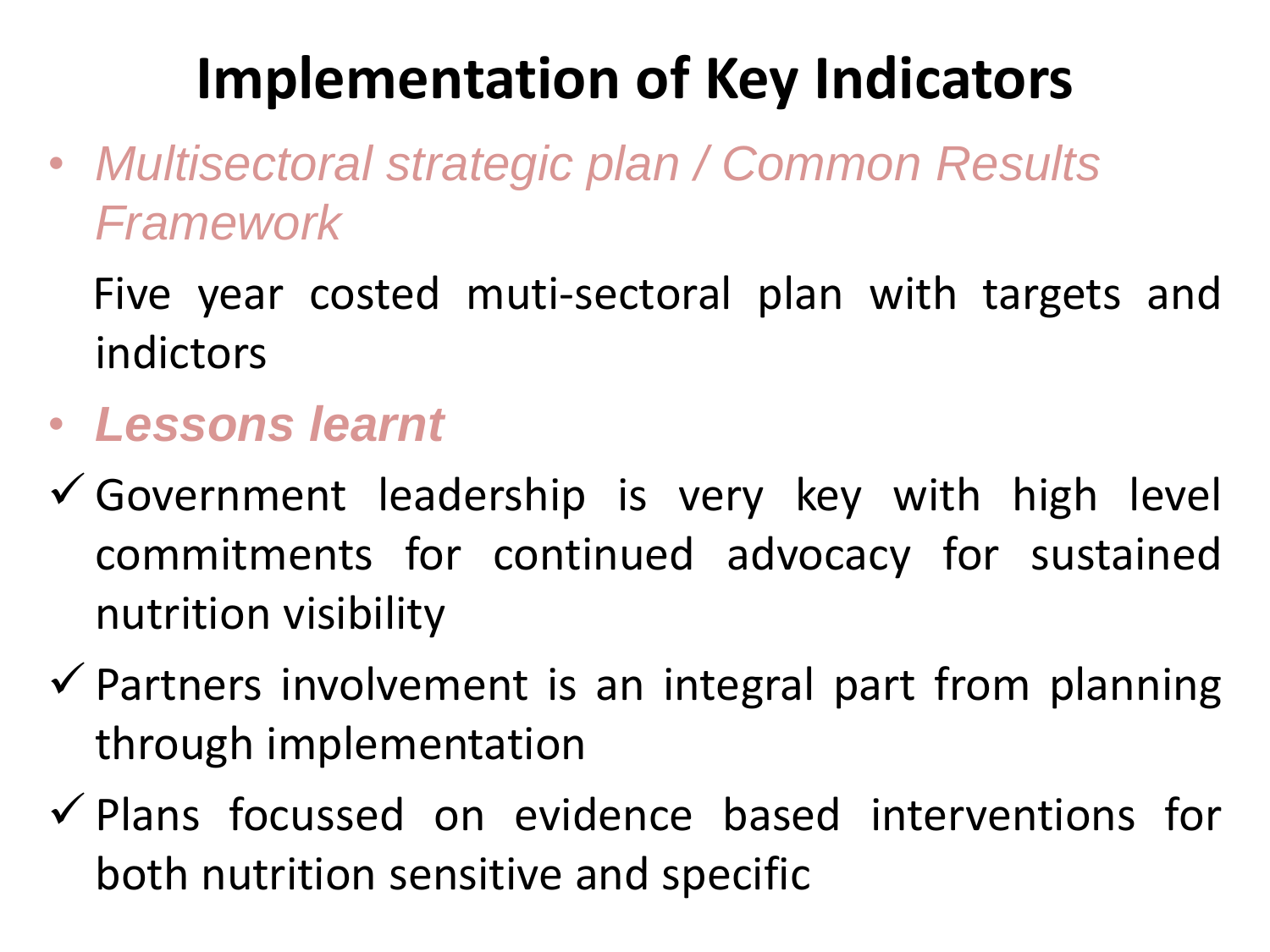## **Commitment to Action (Best Practices)**

- **The Free Health Care Initiative –** It caters for all pregnant, lactating and children under five. This is to ensure reduction of maternal, infant and child morbidity and mortality and for increased accessibility for all.
- **The 6 Month Contact Point Package –** It is an initiative which is geared towards increasing uptake of Vitamin A supplementation, Family Planning and Complementary Feeding at **6 months** which has been integrated into the health facility routine services.
- **Mother Support Groups –** This community structure has been one of our driving force for improved infant and young child feeding & care practices hence reducing malnutrition; and enables women's empowerment including Health/Nutrition/Education/Agriculture/Social Protection) etc
- **Human Resources –** Increased advocacy for human resource for nutrition. As a result of this every district now have a public health nutritionist and clinical nutritionists in all government hospitals
- The government in the drive to increase nutrition visibility has ensured increased presence of nutrition personnel both at national and district levels.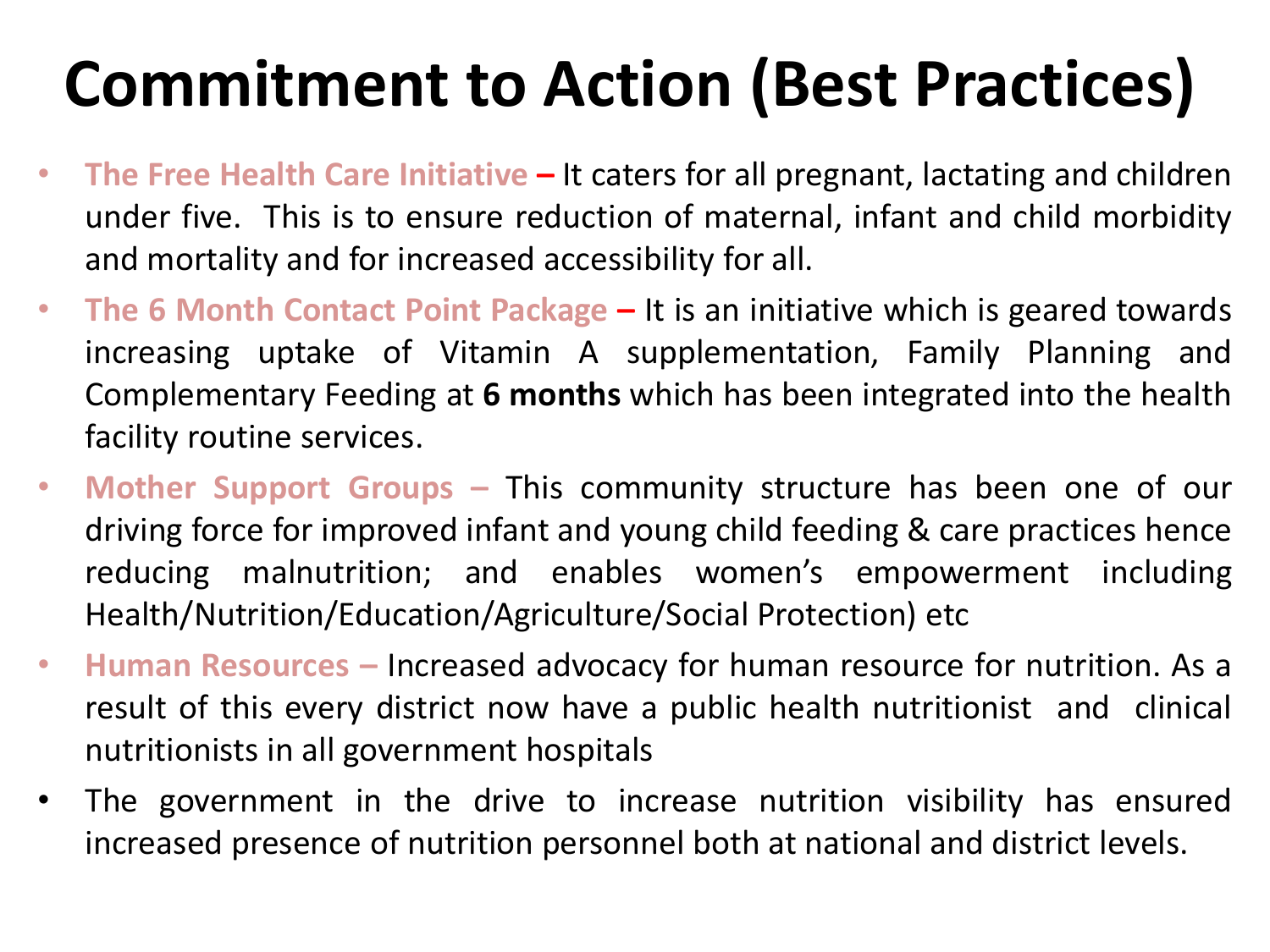## SMART Commitment

Together, government and supporting partners will promote early initiation of breastfeeding, exclusive breastfeeding and timely complementary feeding practices for children under five years by 2017. (See table below)

|                  | <b>Description</b>                                                                                     | <b>Baseline</b><br>2013 | <b>Target</b><br>2017 |  |  |
|------------------|--------------------------------------------------------------------------------------------------------|-------------------------|-----------------------|--|--|
| <b>Indicator</b> | Percent of Infants 0-5 months exclusively breastfed                                                    | 19%                     | 40%                   |  |  |
| Coverage         | Pregnant and lactating women reached with EBF<br>promotion                                             | 51%                     | 60%                   |  |  |
| Target group     | Pregnant and lactating women, husbands, grandmothers                                                   | >50%                    | 80%                   |  |  |
| <b>Indicator</b> | % Children 6-23 months old with minimum acceptable diet                                                | 19%                     | 40%                   |  |  |
|                  | % of children with timely initiation of semi/solid foods at 6<br>months                                | 51%                     | 60%                   |  |  |
| Coverage         | Estimated number of pregnant and lactating women<br>receiving Complementary feeding promotion messages | $>50\%$                 | 80%                   |  |  |
| Target group     | Pregnant and lactating women, husbands, caretakers, grandmothers                                       |                         |                       |  |  |